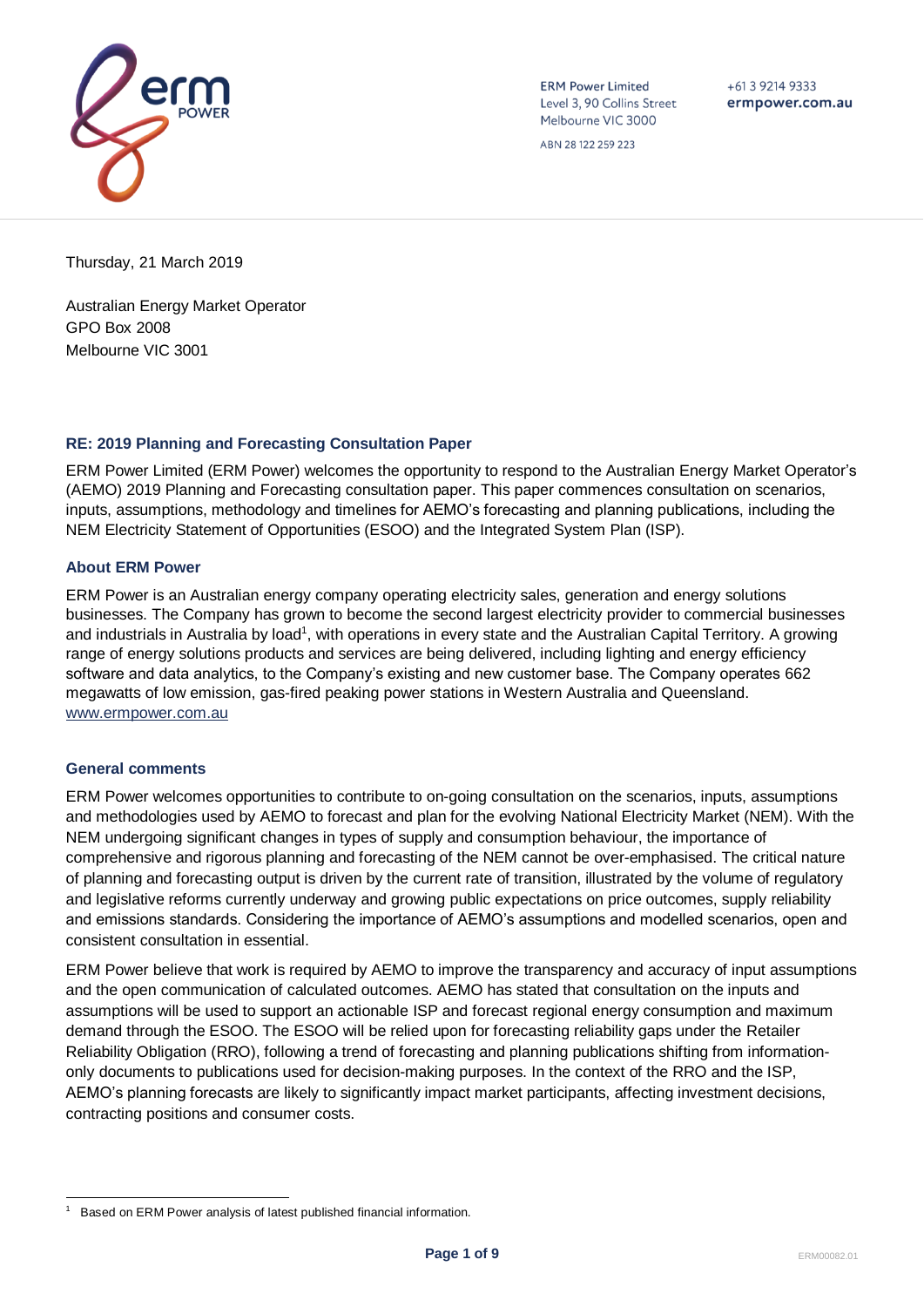

In the following discussion, ERM Power has provided feedback on AEMO's overall approach to planning and forecasting. Please refer to the technical addendum at the conclusion of this submission for technical feedback on specific inputs and assumptions in the modelling.

## **Transparency of data and forecasts**

Market players and investors are looking to government decision-making and market institutions to enable access to competitive markets and foster an attractive environment for strategic investment. To this end, AEMO will be publishing the 2019-20 ISP and 2019 ESOO in the coming months. ERM Power believe that there are targeted areas of focus for AEMO to improve confidence in their planning function, and provide transparent, accessible and consistent forecasts.

Transparency and consistency of network capability and forecasting are key to providing a favourable investment environment. However, anecdotal evidence from industry has identified that a lack of transparency regarding network capability has resulted in project delays, in tandem with an increased regulatory focus on reliability obligations.

ERM Power's submission to the AEMC's Coordination of generation and transmissions investment review highlighted the need for improvements in AEMO's information provision to the market, particularly accurate network congestion data in the form of uncongested headroom, and related connection data at various connection locations. We also believe improvements to data on AEMO's Generation Information Page could be achieved through inclusion of connection point data for committed and advanced generation projects. Improving data transparency will provide market participants with clearer insights on the likelihood of future market and network scenarios, and incorporate this information in their investment decision-making. We believe these actions will encourage confidence in the planning function and processes established in the NEM.

#### **Perception regarding AEMO's conservative approach to modelling assumptions**

Improving transparency and consistency is one factor of the planning and forecasting process which can contribute to improving stakeholder confidence in the 2019-20 ISP and 2019 ESOO results. Investment decisions for new plant and futures contracts are analysed and negotiated based on planning and forecast scenarios provided by planning documents, such as the Medium Term Projected Assessment of System Adequacy (MTPASA) and ESOO.

ERM Power believes that AEMO generally employs a conservative approach when determining the assumptions which underpin their modelling. We believe that AEMO should evaluate the relevance of conservative assumptions currently applied to their modelling, and consider the historical performance of their modelling assumptions to determine future approaches.

It is our view that conservative modelling assumptions have an observable impact on forecasting, with evidence to suggest that AEMO consistently applies a conservative approach to medium and long term maximum regional demand forecasting. Conservative approaches in these modelled forecasts flow through to investment and financial decision-making, increasing overall costs and barriers to participation. It can be argued that consistent overforecasting of medium and long term maximum demand places unnecessary costs on the market, with commercial decision-making intrinsically linked and partially dependent on forecast maximum demand for supply in the NEM. ERM Power has submitted comments to AEMO's Demand Forecasting Methodology Information Paper consultation regarding improvements which could be made to AEMO's demand modelling approach, which should be considered as applicable to this consultation.

In addition, conservative maximum demand forecasts impact the requirements for network investment, overstating the need for new network investment to meet consumer reliability requirements. Consumers bear the cost for over-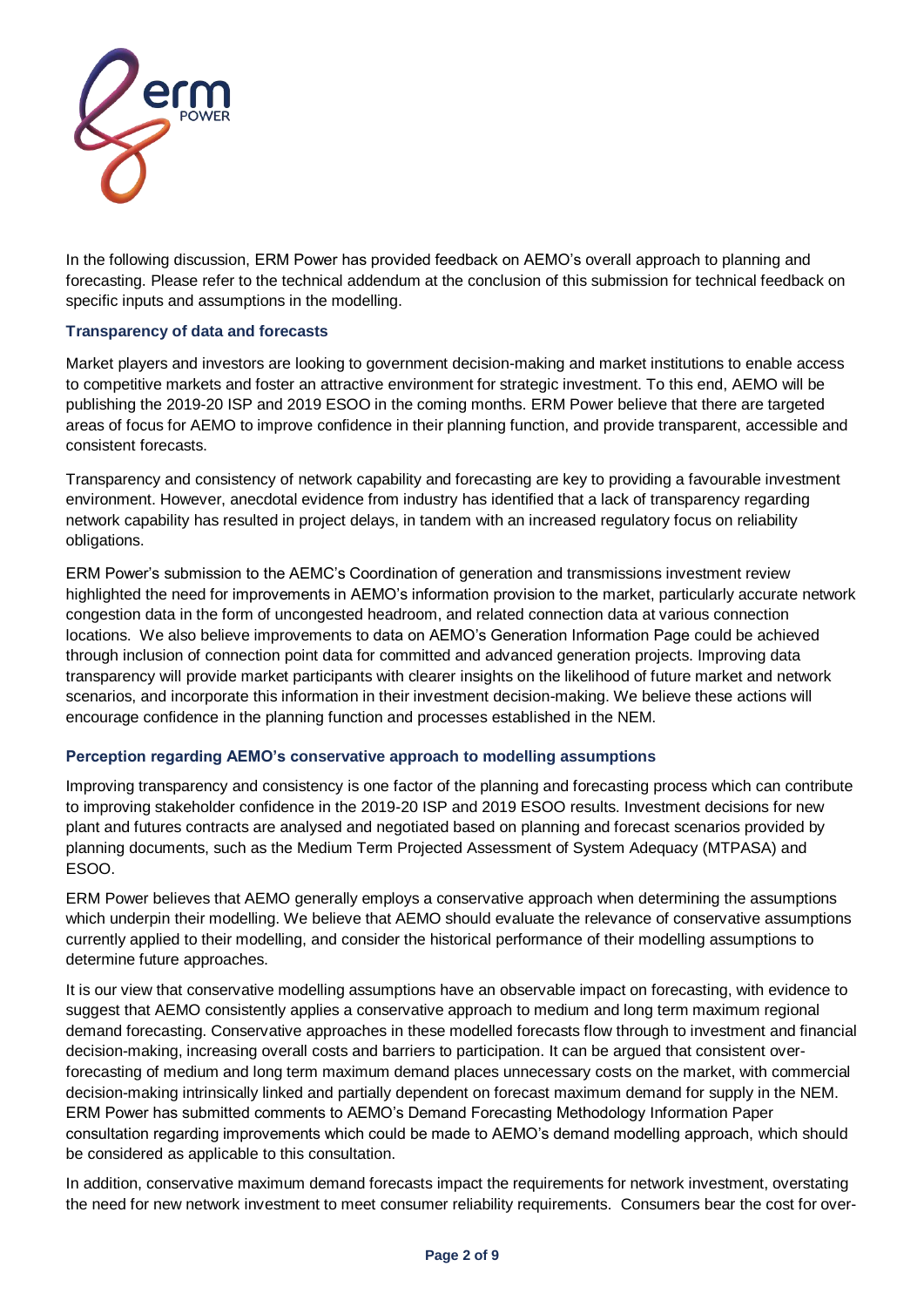

investment in the network. To reverse this trend, it is critical that the accuracy of AEMO's maximum demand forecasts be improved.

## **Role of the ISP and ESOO**

l

As AEMO has identified, planning and forecasting publications are currently being used as a basis for investment decision-making. ERM Power emphasises that historical AEMO planning documents have demonstrated that forecasted futures often significantly deviate from the real outcomes<sup>2</sup>. ERM Power believes it is important to emphasise that the published forecasts should not be used as a basis for accelerated investment decisions or market intervention. Hastened action to construct long-lived network assets may result in unnecessarily high costs to consumers.

ERM Power believes the primary function of the ISP and ESOO should be to transparently communicate as wide a range of plausible scenarios which can be achieved within the timeframe allocated. In selecting plausible scenarios, AEMO should direct greater emphasis towards providing comprehensive description and discussion on the scenarios provided to allow more informed review and commentary by external parties. The role of pricing outcomes and signals for transmission investment should be addressed in the modelling.

## **Interaction with the Retailer Reliability Obligation**

In light of the legislative reform processes currently underway, the need for improved rigour in AEMO's forecasting reports is significant. As AEMO has identified, planning and forecasting publications are transforming from planning information documents to guidelines and actionable plans, being consulted by market participants for commercial decision-making and regulatory compliance purposes. Currently, we are concerned that AEMO's planning and forecasting documents remain unfit for purpose in that regard.

The COAG Energy Council has agreed to progress the development of the RRO. Although the RRO has not been explicitly identified as a key policy setting affecting energy supplies in the Consultation Paper, ERM Power hold the view that the RRO must be considered through AEMO's forecast modelling exercises to produce transparent and useful information. The forecasting scenarios should be improved to provide sufficient information to market participants to manage compliance with the RRO, and procure the necessary resources to allow a defined 'gap period' to be closed by market participants in the most efficient way.

Once legislated, the RRO will require retailers to hold sufficient qualifying contracts during a defined reliability 'gap period'. A gap period will be identified based on the forecast outputs of the ESOO. We currently understand that the gap period will be a defined set of trading intervals, signalled three years in advance (T-3 years), with a further confirmation of at least one year in advance (T-1). Output from the current ESOO process will need to be significantly expanded and communicated in greater detail before participants can be confident that outputs from the ESOO assessment process are fit for purpose for interaction with the RRO.

ERM Power believes that any gap period(s) must be as narrow as reasonably achievable. Longer gap periods which are less targeted may signal requirements for larger-scale investments in generation facilities which require decadal payback periods. Conversely, hourly gap periods would allow for alternative firm options such as demand response and battery storage technology to meet to the reliability gap.

 $2$  It should be noted that in the AEMO 2009 ESOO, the forecast energy consumption for Victoria was for 12% growth by 2018/19 and a summer 10 % POE peak demand of approx.13,700 MW. Had an ISP in 2009 driven generation and network investment to match these forecasts, significant overinvestment in both would have occurred which would have led to both higher prices to consumers as well as a damaging loss of confidence in the Market as a whole. We are concerned little has changed in this regard, AEMO's 2018 ESOO forecast growth of 2.3% in grid delivered energy for Victoria in FY 2018/19, FYTD Victoria grid delivered energy compared to the same period in FY2017/18 has actually reduced by 2.4%.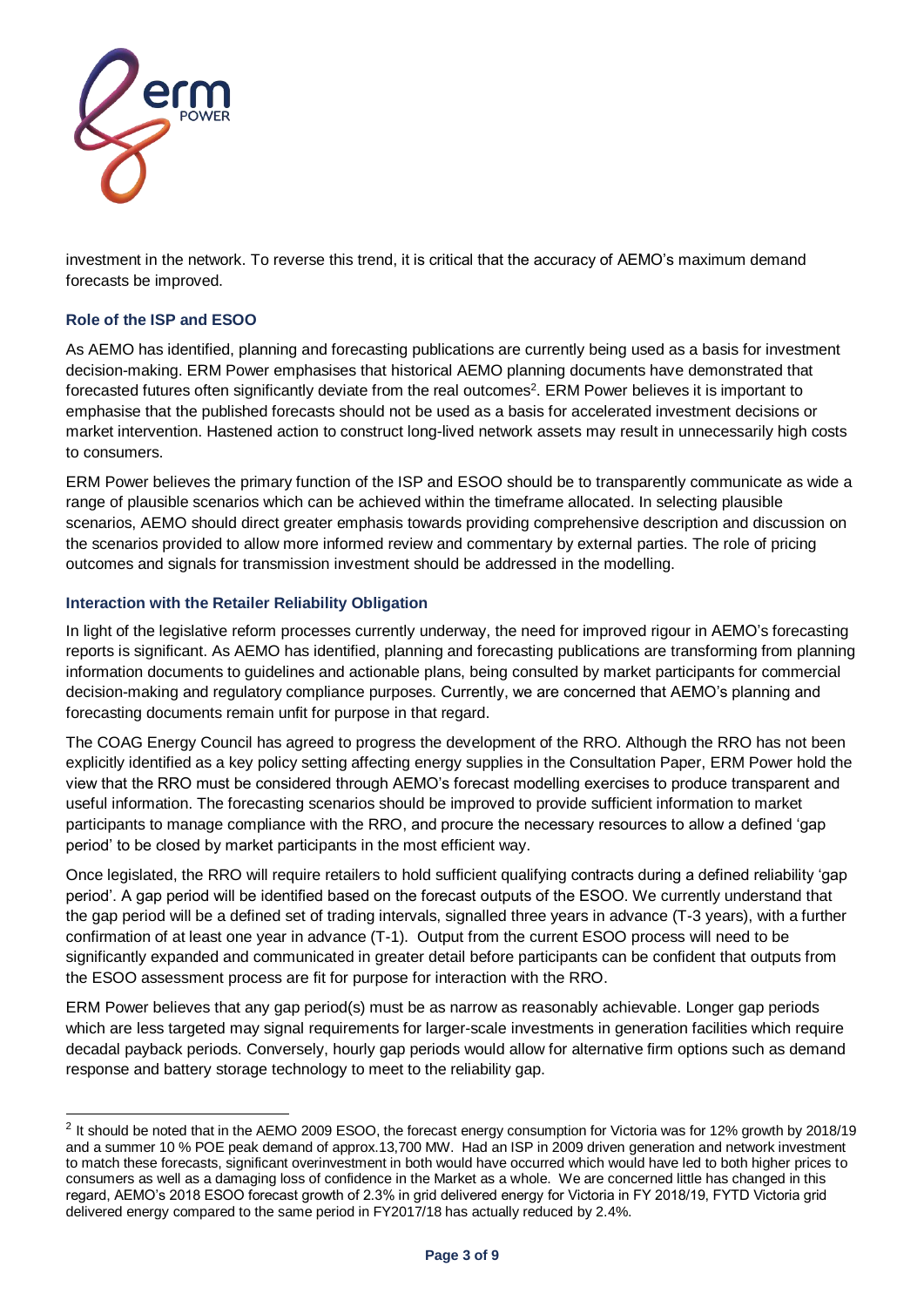

As the purpose of the RRO is to signal the need for increased levels of firm supply to address a defined reliability gap, sufficiency of temporal resolution of planning forecasts for defining the reliability gap must be addressed. ERM Power is seeking to increase the accuracy of the ESOO by providing forecasting information of a temporal resolution sufficient to identify gap periods across hourly timescales.

## **Frequency of publication of the ISP**

The ISP has potential to play a critical role in the future planning and investment of the NEM. To support the development of an optimal planning process, it is critical that adequate time is allocated to the development of the ISP. ERM Power believe this should include the progressive communication of AEMO's detailed data assessment to stakeholders for review and input, and a periodic review of the modelling process to ensure its relevance is maintained in the context of a changing supply-demand environment.

The modelling and analysis required to produce the ISP is a detailed and multi-staged process. ERM Power believe that AEMO should detail all outcomes and supporting data from the initial draft modelling process that was used to prepare the initial draft ISP publication, and provide sufficient time for external review of the published information prior to the commencement of works for finalisation of the ISP.

Given the potentially critical role the ISP may be allocated in the future, it is important that adequate time is allocated to the process as a best-practice approach for the development and publication of planning information. To this end, we offer for consideration that the ISP be published on a biennial rather than annual basis.

#### **Conclusion**

ERM Power welcome the work undertaken by AEMO to improve planning and forecasting processes in the NEM. However, we believe that there are improvements which can be employed to increase transparency of data and manage the impact of conservative forecasting. We also make a number of suggestions to improve the rigour of the ISP process and emphasise the importance of practising caution when using planning outcomes to accelerate investment decisions. Finally, it is important that planning outcomes are fit-for-purpose for use by market participants in ensuring their compliance with the RRO.

Please contact me if you would like to discuss this submission further.

Yours sincerely, David Guiver Executive General Manager – Trading (07) 3020 5137 [dguiver@ermpower.com.au](mailto:dguiver@ermpower.com.au)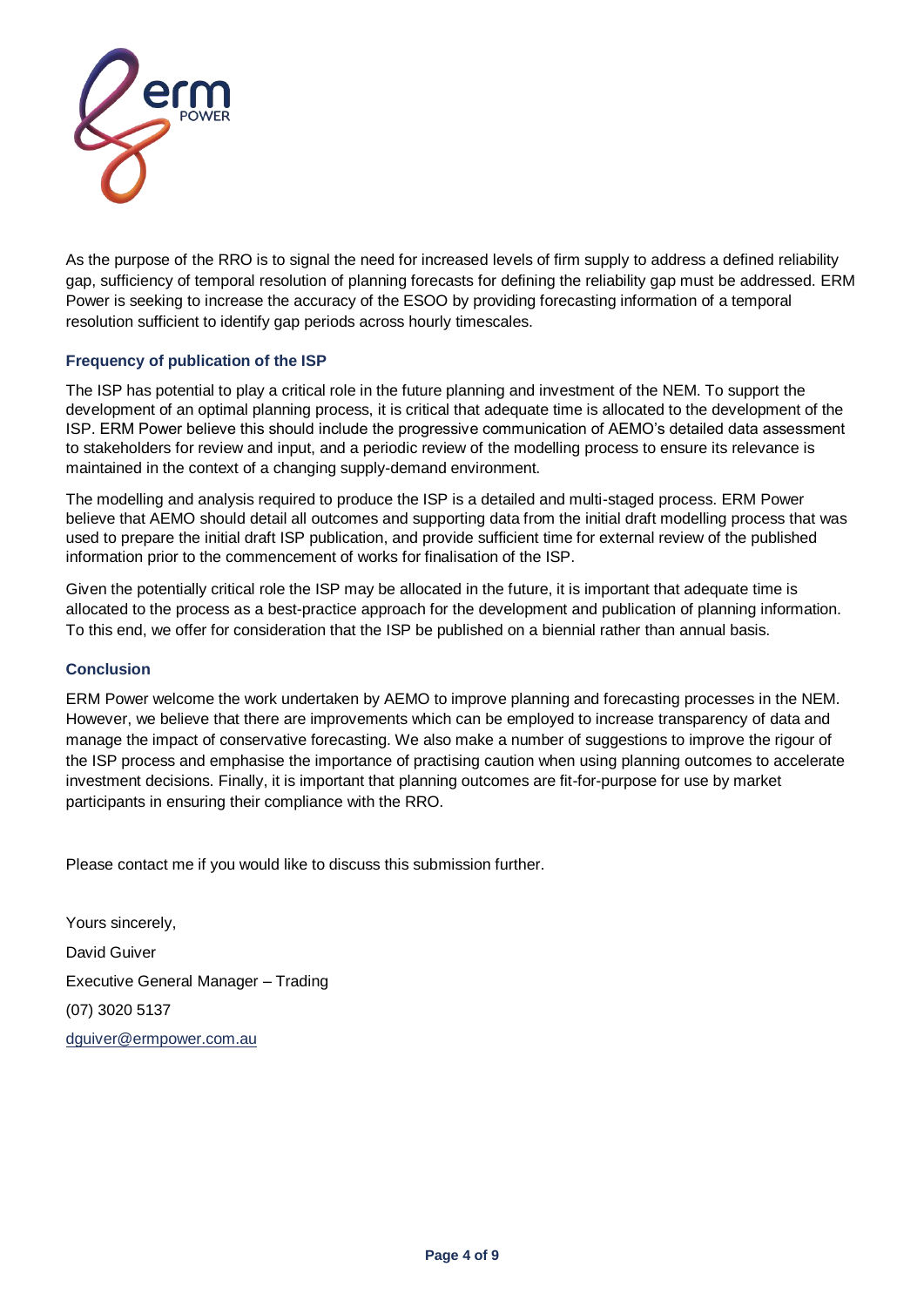

# Technical addendum

## **Scenario development**

Currently, AEMO have developed 3 "bookend" scenarios - one neutral, one fast change and one slow change, including an alternative neutral scenario of increased distributed energy resources. AEMO acknowledge in developing the fast change scenario that this is designed to stretch the need for development of the transmission network to meet future expanded consumer demand from geographically diverse generated electricity. We believe there should be further examination of variants to the fast change scenario. For example, flatter duration curves, lower maximum demand, changes to transport fuel and transmission expansion patterns are all varying factors which could be investigated in a fast change scenario.

Whilst it could be argued that the boundaries of future generation and transmission development could lay between these "bookends", in the case of the more extreme fast change scenario, the level of additional generation and transmission development required would be significantly higher than that of a more plausible view of a fast change world where the fast roll out of intermittent generation and early retirement of the existing coal fired fleet leads to the exit of energy intensive consumers such as aluminium smelters and their associated support industries. For these reasons we believe that rather than only undertaking modelling to test the bookends, additional modelling of plausible scenarios within the boundaries of these "bookend" scenarios is required.

We recommend as a minimum that the slow change scenario also be modelled with a high GDP and high energy consumption and demand outcome, and the fast change scenario be modelled with a low GDP and low energy consumption and demand outcome. The summary results of recently released modelling undertaken by BAEconomics has indicated that in the fast change world of expedited roll out of VRE, GDP is expected to be lower than in the business as usual scenario. Similarly, GDP may be higher than that considered in the current slow change scenario. For this reason we believe that the proposed scenarios need to be examined more closely to better understand the changed incentives for capital expenditure in transmission and generation for changes in GDP assumptions.

#### **Emission reduction trajectory**

Currently, the proposed modelling methodology does not include as an input emission reduction trajectories to meet the Paris Agreement target commitment 26% or higher emissions reductions scenarios likely under a fast change scenario. We understand from the Paper that emissions reductions are achieved by altering the timing and size of forced retirement of coal fired generation as an input to the modelling. We do not support this approach and believe the emission reduction trajectory should be a discrete input to the modelling process, which would then allow the trajectory to be met on a least cost approach basis.

#### **Generator retirement provision**

Currently, the proposed modelling methodology has discrete inputs to force retirement of existing generation capacity at designated points in time. We do not support this as a modelling input assumption. In our view, there are a number of factors which should be considered when projecting generation retirements, including revenue adequacy, operating and maintenance costs and the likelihood of plant refurbishment.

Generator retirements should be a function of revenue adequacy rather than a forced retirement date based on an arbitrary service life.

*Plant maintenance and refurbishments*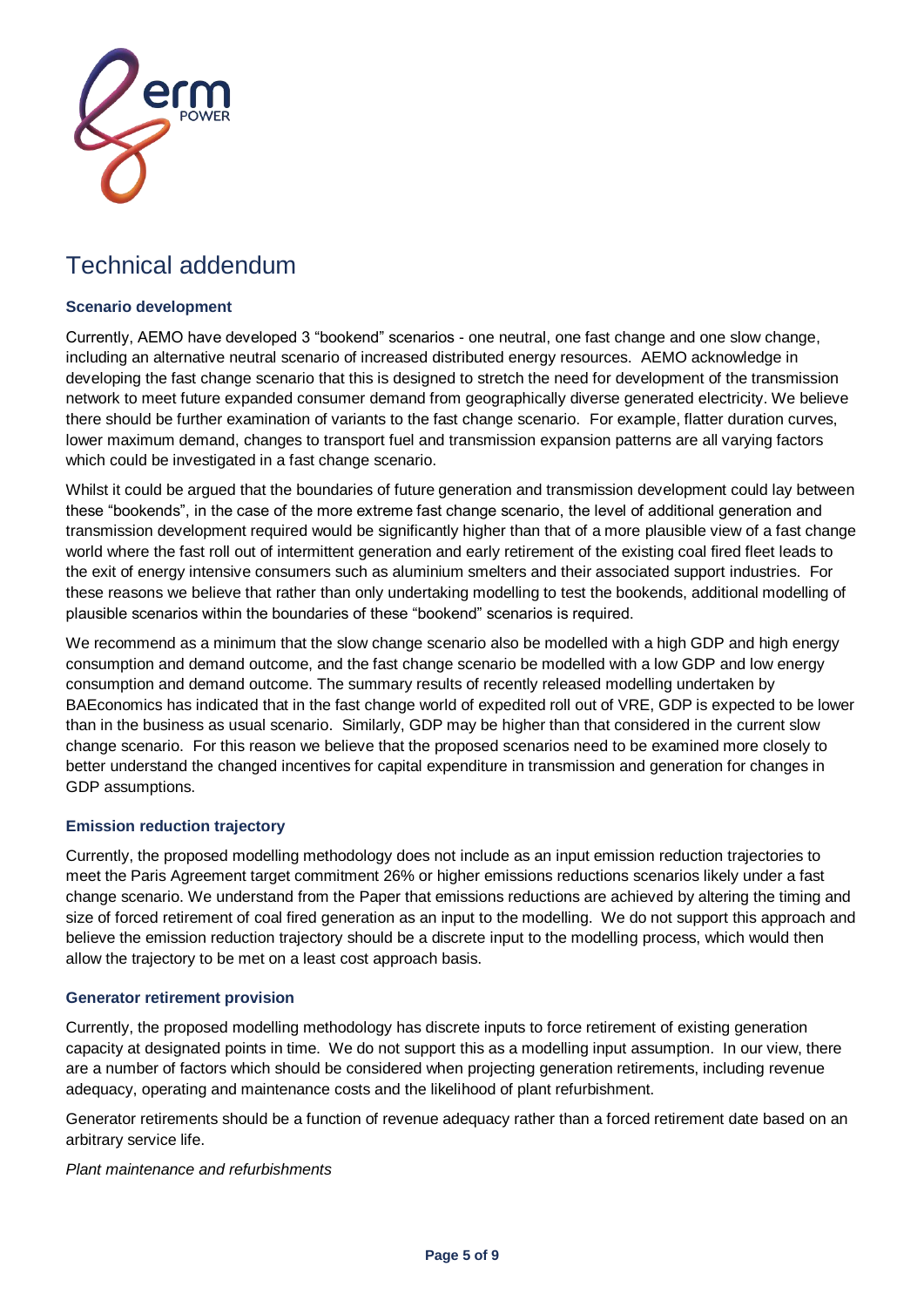

When considering revenue adequacy, the potential for plant modifications for the extension of plant life should be considered. Plant modifications to allow operation at lower minimum loads and facilitation of weekend or short duration cycling are feasible. To date, economic outcomes may have been insufficient to justify such plant modifications for plants nearing the end of their "economic" life, but the capacity for this to occur should not be overlooked for plants with a longer remaining life. There is strong evidence from Germany that economic signals (low or negative pool prices) have led to traditional baseload plants successfully transitioning to more flexible plants that can provide better firming in an environment of increased levels of renewable generation.

Currently, fixed costs for generation is expressed in simple terms of \$/KW of installed capacity/year as a modelling input. In considering the appropriateness of this for modelling generation revenue adequacy, we believe consideration should be given that maintenance regimes for large thermal generation are often planned on the basis of operating hours in-service, as opposed to a simple calendar period basis. A four unit station with a 28,000 hour maintenance requirement could in effect only have one major unit outage every year if units in-service were cycled to include 25% of days out of service per year. In considering the revenue adequacy perspective for large coal fired units, we believe the modelling should allocate fixed costs on the basis of days in-service. By way of example, a 700 MW coal fired capacity would currently be allocated a fixed cost of \$3.72M/year regardless of days in-service, alternatively, for the modelling the unit could also be allocated a fixed cost of \$102K per operational day.

In considering potential for upgrades to extend life of existing generation, we note that the modelling allows for consideration of major refurbishment works such as turbine replacement or replacement of creep affected components, we support this inclusion. However, we also note that for existing generation, the modelling inputs data whilst containing details of original commissioning date, fails to consider that works such a turbine replacement or replacement of creep affected components many of which have already occurred within the last 10 years. Given that these significant works would be expected to extend the operating life of a generating unit for 25 to 30 years, we believe the modelling inputs data-base would benefit from this understanding, or those that are planned to be completed within the planning documents horizon. We also consider the values contained within the modelling inputs of \$1,300/KW for turbine replacement and up to \$450/KW for replacement of creep affected components to be excessive. We understand that actual costs would be no greater than 20% of these values.

A significant hurdle in the consideration of costs for retirement of existing generation is the costs of demolition and rehabilitation of the power station site. We note that the modelling inputs allow for these costs to be factored in to the revenue adequacy calculation, however, no cost in \$/KW of installed capacity is currently included; we believe cost estimates should be included in this area.

#### *External fixed and maintenance operating costs*

We also note that AEMO has proposed to also include the fixed operating and maintenance costs of mines supplying coal to the relevant power stations fixed operating and maintenance costs. In doing so we believe AEMO should first determine if the marginal costs of fuel allocated to that power station includes such costs to ensure double counting of costs does not occur.

#### **Historical ½ hourly demand and intermittent generation output traces and reference years**

Currently the proposed modelling methodology utilises up to eight reference years to compile ½ hourly demand and intermittent generation output traces to be used in the modelling. With the forecast for expanding levels of generation with intermittent output based solely on prevailing weather outcomes, we believe that the use of up to only eight reference load trace years be should be reassessed to ensure that sufficient years are employed to adequately capture the full range of historical outcomes experienced across the high level of geographical diversity that encompasses the NEM. We also believe it would be beneficial that planning documents include details of the actual reference years used in their preparation, with an accompanying explanation as to how the reference years chosen were selected and how they cover the range of observed historical outcomes.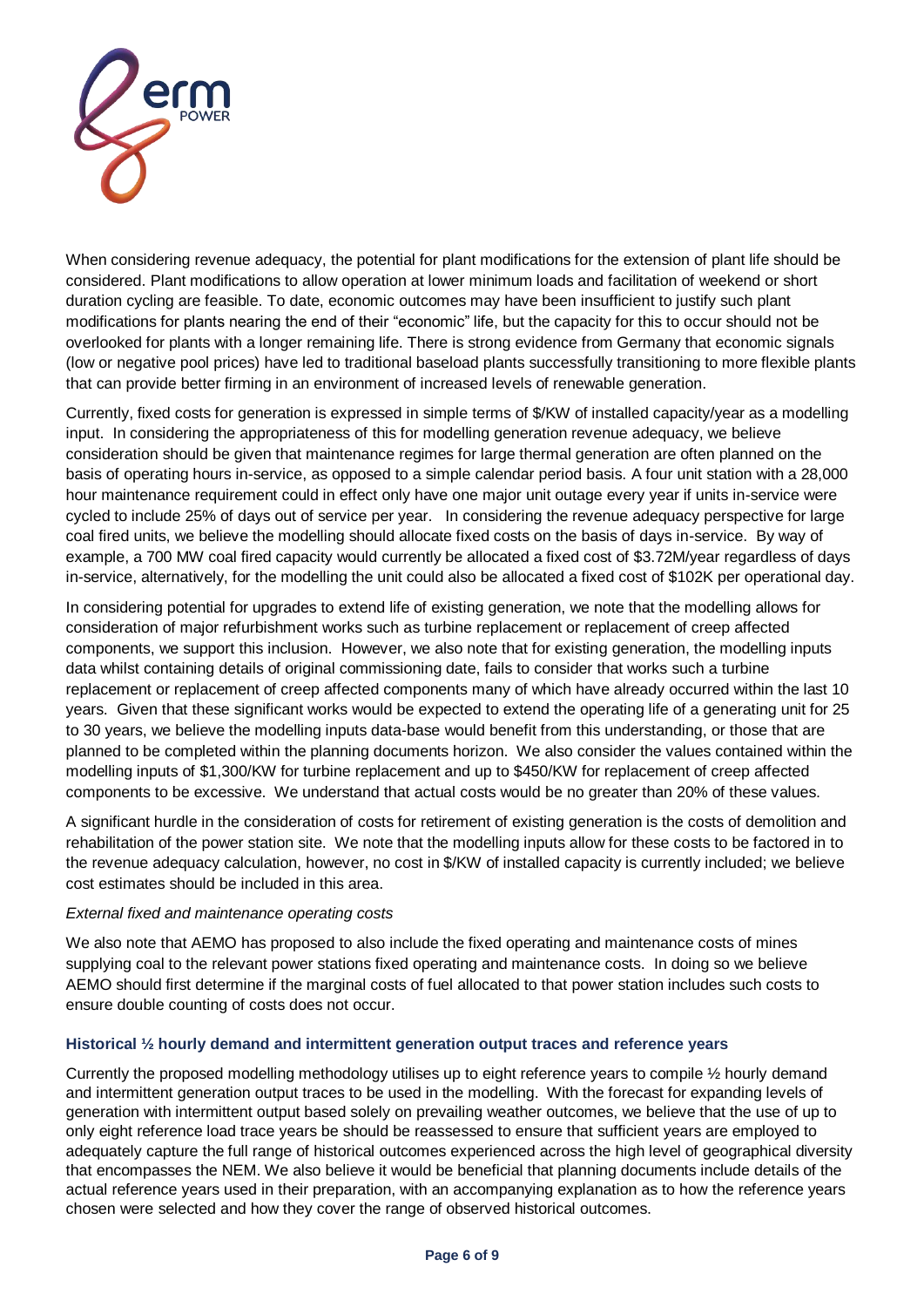

#### **Candidate generation technology options**

ERM Power supports the work to date undertaken by AEMO and its consultants to better understand and quantify the costs of the various generation technology options. With the NEM shifting to 5 minute settlement regime, the potential introduction of a voluntary day-ahead market and increasing commissioning of intermittent generation, generating plant that have the capability for a high degree of operating flexibility and capability to provide power system support functionality will provide increasing multiple benefits in the future NEM. We believe that improved granularity in the area of costs for open cycle gas turbines is required as inputs to the modelling.

For example:

OCGT – Frame type of two sizes in the range of 150 to 280 MW

OCGT – Frame type of two sizes in the range of 150 to 280 MW with synchronous condenser operating capability

OCGT – Aeroderivative type of two sizes in the range 40 to 120 MW

OCGT – Aeroderivative type of two sizes in the range 40 to 120 MW with synchronous condenser operating capability

We also note AEMO's planned exclusion of gas or liquid fuelled reciprocating engines from the modelling. ERM Power believes this planned exclusion should be reconsidered. We also consider that project size for reciprocating engines of 220 MW be reduced to 50 MW block increments to better model the size of expected entry.

### **Storage technology options**

ERM Power supports the work to date undertaken by AEMO to better understand the economics of storage technology. There are two significant considerations regarding modelling of battery storage that do not appear to be considered in the modelling input assumptions

- The yearly costs to maintain the minimum level of storage as the capability of a battery to store energy deteriorates over time
- The cost of safe environmental disposal of used batteries at the end of their expected ten year life

We believe appropriate costs for these must be included in the modelling.

We support the choice of 6, 12, 24 and 48 hour storage options for hydro pumped storage facilities. We also note AEMO's proposal for maximum build limits applying to these different levels of pumped hydro storage on a region basis and request AEMO provide additional details to justify these limits.

We also note AEMO's round-trip efficiency allocation of 90% to batteries and 76% to pumped hydro. We believe AEMO should review the energy charging and discharging history for existing NEM batteries prior to allocating a round-trip efficiency of 90% to batteries in the modelling. We consider that actual outcomes provide a more accurate evaluation of battery performance.

Whilst we support consideration and modelling of storage options, ERM Power remains concerned that simple storage option solutions as proposed may be insufficient to ensure ongoing supply reliability. As noted previously, we remain concerned that the use of only up to 8 reference years may fail to cover the full range of energy inputs to intermittent generation due to the vagaries of weather outcomes. We request AEMO provide further information based on the modelling outcomes regarding what capabilities are provided by storage solutions or alternatively by open cycle gas turbines or reciprocating engines to ensure generation resource adequacy over the long term to ensure reliable supply to consumers.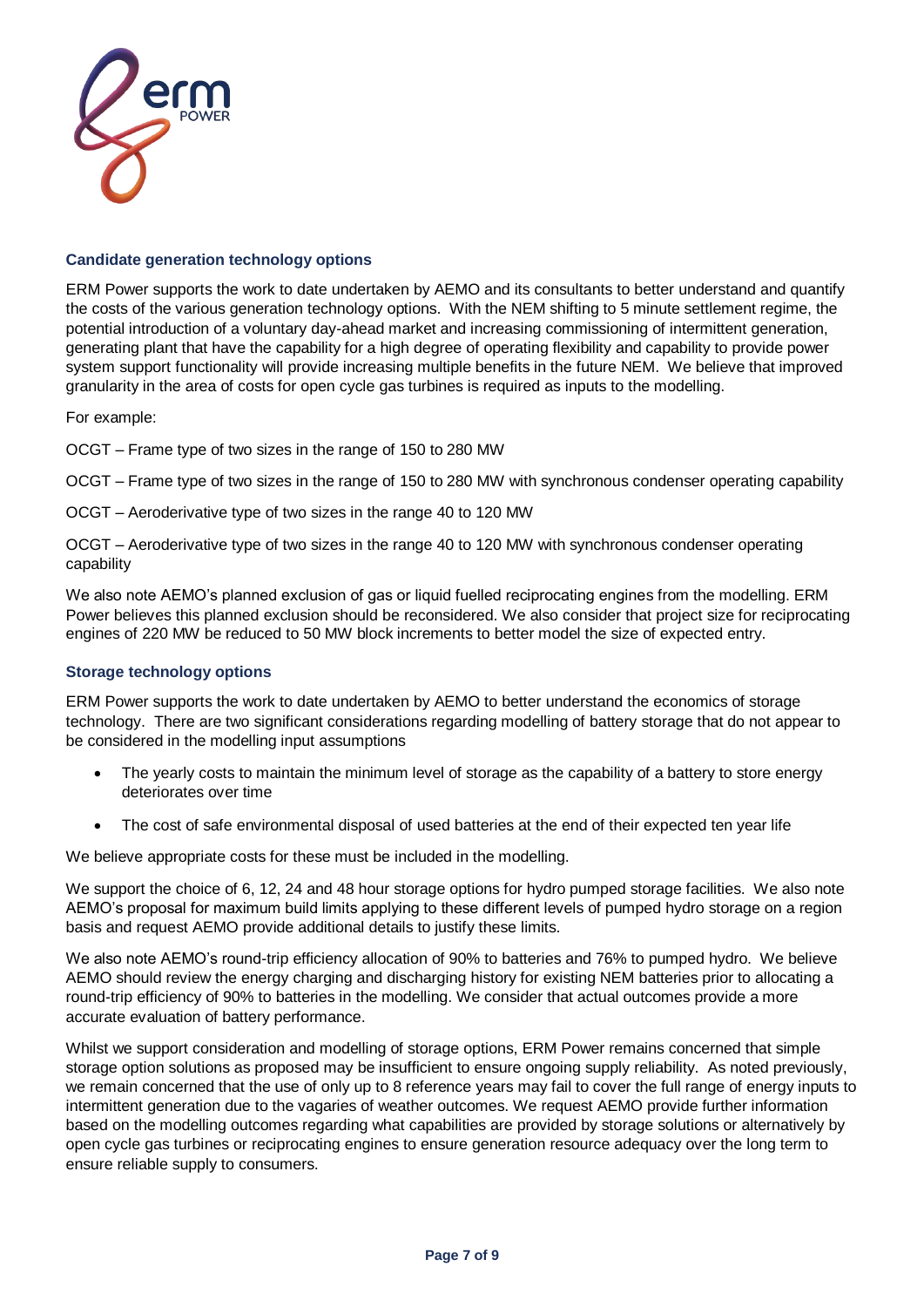

#### **Renewable energy zones**

ERM Power supports AEMO's work undertaken in the inaugural 2018 ISP to identify and rank renewable energy zones (REZs). To contribute to the accurate ranking and comparison of the REZs, we believe that a holistic approach is required to assess the potential for each individual REZ to provide benefit to the market. Data which could assist in comparison of REZs include:

- expected generator output (expressed in terms of percentage of installed capacity) at the time of summer and winter peak regional demand
- cost of development of deep transmission connection from the REZ to satisfy regional demand requirements

In assessing the cost of deep transmission connection, we believe costs should be based on network development from the REZ to the existing network, and assess any resulting network congestion on the existing network.

In addition, the 2018 ISP proposed lengthy routes for interconnection between regions to facilitate lower REZ connection costs. As noted in our submission to the AEMC's Coordination of Generation and Transmission Investment Review, we do not consider that inflating interconnector costs would in all cases lead to efficient network investment and support justification for lower REZ connection costs. We believe costs should include the identifiable marginal costs of modifying interconnector routes to facilitate REZ connection. This could include a direct \$/km cost comparison between the length of the direct route and the route proposed in the ISP.

#### **Consideration of new markets for power system support services**

The rate of change occurring to date in the NEM is already leading to difficulties in the provision of power system support services. Issues have been observed in South Australia, Victoria and to a lesser extent NSW where Directions have been issued to generators for the provision of power system support services in the previous 12 months. AEMO have also indicated that the issuing of Directions for power system support services can be expected to occur in Tasmania and Queensland within the next 12 to 24 months.

We believe the ISP should consider what new markets will need to be developed to ensure the ongoing secure operation of the power system and to ensure reliable supply to consumers into the future. By way of example, markets for the provision of ramping services to cope with the role off of solar PV during the lead into the evening peak period, particularly in the April to September months, noting that a number of overseas markets already procure services for the provision of this. In addition, could system strength and inertia services be provided by the provision of dual purpose gas turbines or pumped hydro designed to also operate in synchronous condenser mode as opposed to the current trend for Network Services Providers to provide this as an additional regulated service paid for by consumers. Would markets for the provision of power system support services ultimately deliver these services at lower costs than the current provision of these support services as a regulated network service.

#### **Penetration of distributed energy resources**

AEMO has correctly identified that the distributed energy resources (DER) across the NEM will continue to increase. ERM Power suggests that the forecast uptake of DER would be improved through the consideration of the following technical factors impacting uptake:

- The ability of the current distribution network to facilitate increasing roll out of DER
- Estimates of additional costs to facilitate the increased roll out of DER
- The impact of potential changes to network tariff structures on the future roll out of DER
- Ongoing maintenance and disposal costs